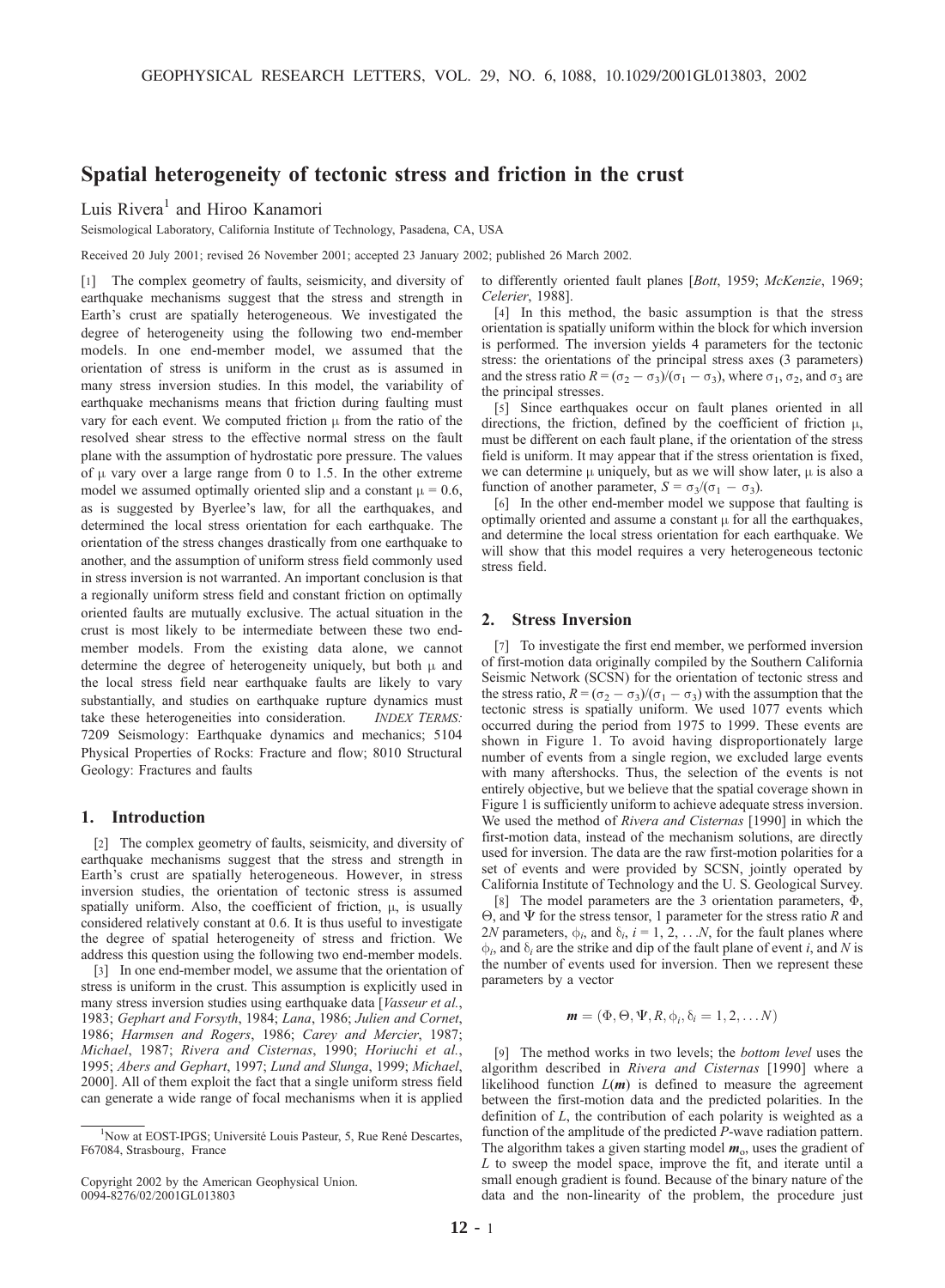

Figure 1. Earthquakes used in this study.

described does not necessarily converge to the best solution, and can settle at a local minimum. Then the top level of the method allows us to examine the distribution of local minima. In the top level, we generate a set of starting models for the algorithm to work as described above. The stress-related part of the model ( $\Phi$ ,  $\Theta$ ,  $\Psi$ , R) is generated randomly and by using a grid-search procedure for each event, we find the fault plane that produces the best fit of the polarity data with the given stress tensor. For each one of these starting models, we run the *bottom level* algorithm and obtain a stationary point of the likelihood function.

[10] From the set of final models obtained by this procedure, we use the corresponding values of L to select the best of them  $(2\%, \, 2\%)$ for example). These best solutions are then plotted on a single figure to show the dispersion of the solutions.

[11] We divided the entire southern California into 5 regions and performed inversion. Figure 2 shows the results for two subregions (the Central Transverse Ranges and the San Jacinto Fault) for which inversion was satisfactory. On each plot the best 20 solutions out of 1000 are shown. For other regions, the inversions were not satisfactory. Since our objective is to investigate the overall distributions of stress and friction, we consider the whole southern California as a single domain. Figure 2 shows the results for the whole southern California. The stress orientations for the whole southern California thus obtained are consistent with the results of other studies [Abers and Gephart, 1997; Brudy et al., 1987; Castillo and Zoback, 1995; Hardebeck, 2001; Hauksson, 1990; Jones, 1988; Kerkela and Stock, 1996; Zhao et al., 1997; Zoback et al., 1987]. A stress ratio  $R = 0.5$  is obtained.

#### 3. Friction

[12] The stress orientation and the stress parameter,  $R$ , having been determined, we compute the friction on the fault plane of each earthquake. Since the fault planes are oriented in all directions, a significant variation of the friction  $\mu$  is expected.

[13] Let  $x_1$ ,  $x_2$ , and  $x_3$  be the principal axes, and  $\sigma_1$ ,  $\sigma_2$ , and  $\sigma_3$ the corresponding principal stresses. The stress vector at a point on the fault plane of which the unit normal vector is given by  $\vec{n} = (n_1,$  $n_2$ ,  $n_3$ ) is then  $\vec{\sigma} = (\sigma_1 n_1, \sigma_2 n_2, \sigma_3 n_3)$ . Following the usual convention, compression is taken positive, and  $\sigma_1 > \sigma_2 > \sigma_3$  is assumed. Then the magnitudes of the normal stress  $\sigma_n$  and the shear stress  $\sigma_t$  are given by

$$
\sigma_n = \sigma_1 n_1^2 + \sigma_2 n_2^2 + \sigma_3 n_3^2 \tag{1}
$$

$$
\sigma_t = \left( |\vec{\sigma}|^2 - \sigma_n^2 \right)^{1/2} \tag{2}
$$

from which, the coefficient of friction is given by

$$
\mu = \sigma_t / (\sigma_n - \sigma_p) \tag{3}
$$

where  $\sigma_p$  is the pore pressure. In a more general form,  $\mu = (\sigma_t S_o/(\sigma_n - \sigma_P)$  where  $S_o$  is the intrinsic shear strength [e.g. *Jaeger*, 1964, page 76], but for frictional sliding problems at mid-crustal depths where  $(\sigma_n - \sigma_P)$  is large,  $S_o$  is usually neglected. If  $S_o$  is not neglected,  $\mu$  in (3) must be regarded as the maximum coefficient of friction. Since we do not know the pore pressure  $\sigma_P$ , we write it as  $\sigma_P = c(\sigma_1 + \sigma_3)/2$  where c is a constant for each fault. For strike slip events (*i.e.*,  $\sigma_2 \sim$  vertical), if the pore pressure is hydrostatic, then  $c \approx 1/3$  [e.g. *Jaeger*, 1964, page 121]. Using (1) and (2), (3) can be written as

$$
\mu = \frac{\sqrt{K_2 - K^2}}{K + S - c(2S + 1)/2} \tag{4}
$$

where  $K = n_1^2 + n_2^2 R$ ,  $K_2 = n_1^2 + n_2^2 R^2$ ,  $R = (\sigma_2 - \sigma_3)/(\sigma_1 - \sigma_3)$  and  $S = \sigma_3/(\sigma_1 - \sigma_3).$ 

[14] From the stress inversion,  $\vec{n}$  is determined for each earthquake and  $R$  is also determined. Thus,  $\mu$  can be computed from (4), if S and c are given. This means that  $\mu$  cannot be determined uniquely from the stress orientation and the stress ratio  $R$ ;  $\mu$  is also a function of S, which is not determined by stress inversion. Since the stress inversion can determine only 4 out of the 6 parameters of the stress tensor, two more degrees of freedom  $(i.e., 2 parameters)$  are allowed. The parameter S is one of them, and the other is the absolute magnitude of the stress, which is not relevant here. We computed  $\mu$  for several values of S ranging from 0.4 to 1.5. For a given S,  $\mu$  is bounded at  $\mu_{\text{max}}$  given by

$$
\mu_{\text{max}} = \frac{1}{2} \left( S(1+S) - \frac{c}{2} \left( 1 - \frac{c}{2} \right) (1+2S)^2 \right)^{-1/2} \tag{5}
$$

which is determined from the slope of the tangent, drawn from  $(\sigma_n)$ , 0), to a Mohr's circle with a radius of  $(\sigma_1 - \sigma_3)/2$  centered at  $(\sigma_1 + \sigma_3)/2$  $\sigma_3$ )/2.

[15] Figure 3 presents the histograms showing the numbers of events for which friction is given by  $\mu$ . In this computation, we assumed a hydrostatic pore pressure, i.e.,  $c = 1/3$ . The value of  $\mu_{\text{max}}$ determined from (5) is given on each figure. There is no a priori value for S, except that  $S > 0$  (i.e.,  $\sigma_3 > 0$ ). The data compiled in the World Stress Map [*Mueller et al.*, 2000] show a large range of *S*, but the results from the German KTB and the Cajon deep holes



Figure 2. The orientations of the principal axes determined by stress inversion for the Central Transverse Ranges, the San Jacinto Fault, and the entire southern California. The orientations (azimuth, plunge) are as follows. CTR:  $(\sigma_1: 191^\circ, 75^\circ, \sigma_2: 52^\circ, 20^\circ, \sigma_3: 284^\circ,$ 78°), SJF: ( $\sigma_1$ : 180°, 69°,  $\sigma_2$ : 36°, 25°,  $\sigma_3$ : 275°, 76°), SC: ( $\sigma_1$ : 185°, 69°, σ<sub>2</sub>: 38°, 24°, σ<sub>3</sub>: 280°, 78°).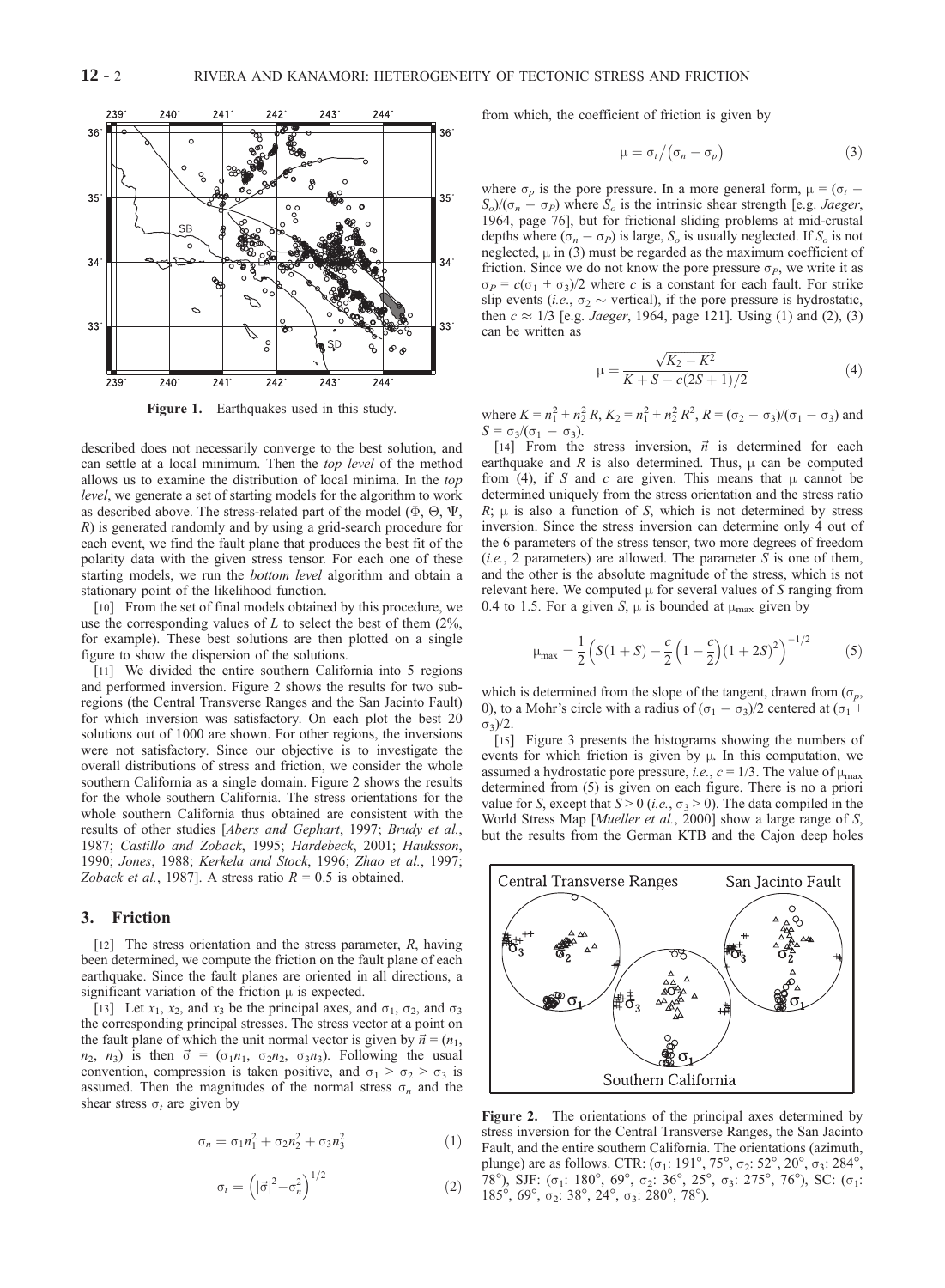[Brudy et al., 1987; Zoback and Healy, 1992] suggest that  $S \approx 1$ . Figure 3 shows that if  $S \approx 1$ , then the values of  $\mu$  vary over a large range from 0 to 0.58.

[16] Laboratory data [Byerlee, 1978] and field stress measurements suggest that  $\mu$  is about 0.6, which is commonly called the Byerlee's law. To test this suggestion, we now assume that  $\mu$  is constant at  $0.6$  and compute S for each earthquake. Figure 4 shows the histogram indicating the number of events as a function of S. For many events, S becomes negative. Since  $\sigma_3$  must be positive at the seismogenic depth, negative values  $S$  of are not allowed. Thus, for these events, no solution can be obtained if  $\mu = 0.6$ . Also, S is bounded at about 1.0 with most of the events between 0.4 and 0.9, which is not consistent with the results from the German KTB and Cajon deep holes.

## 4. Spatial Heterogeneity of Stress

[17] As the other end member, we now assume that friction  $\mu$  is constant (at 0.6 for all the events) and that failure occurs on an optimally oriented fault plane, but allow the tectonic stress field to vary spatially.

[18] We first impose the condition that fault is optimally oriented. The stress orientation cannot be determined uniquely unless we know on which nodal plane seismic slip occurred. For most small events, this is not known. However, regardless of the choice of the slip plane, the null-axis of the mechanism solution  $(i.e.,$  the intersection of the fault plane and the auxiliary plane) is parallel to the intermediate principal stress axis, if the slip occurs in the direction of the shear stress. This can be shown as follows. From (1) and (2), the normal and the shear components of the stress vector on the fault plane can be written as,

$$
\vec{\sigma}_n = \sigma_n \begin{pmatrix} n_1 \\ n_2 \\ n_3 \end{pmatrix} = (\sigma_1 - \sigma_3)(K + S) \begin{pmatrix} n_1 \\ n_2 \\ n_3 \end{pmatrix}
$$
 (6)

$$
\vec{\sigma}_t = \vec{\sigma} - \vec{\sigma}_n = \begin{pmatrix} \sigma_1 n_1 \\ \sigma_2 n_2 \\ \sigma_3 n_3 \end{pmatrix} - (\sigma_1 - \sigma_3)(K + S) \begin{pmatrix} n_1 \\ n_2 \\ n_3 \end{pmatrix}
$$

$$
= (\sigma_1 - \sigma_3) \begin{pmatrix} (1 - K)n_1 \\ (R - K)n_2 \\ -Kn_3 \end{pmatrix}
$$
 (7)



Figure 3. Histograms showing the number of events having friction  $\mu$  for four values of S. The maximum values of friction allowable for a given S are shown in each figure.



Figure 4. Histograms showing the number of events as a function of S for  $\mu$  = 0.6. Note that S is negative for many events indicating that no solution exists for these events.

[19] If fracture occurs on the optimally oriented plane, the fault plane contains the intermediate principal stress axis [e.g., *Jaeger*, 1964, page 79], i.e.,  $n_2 = 0$ . Then,

$$
\vec{\sigma}_n \propto \begin{pmatrix} n_1 \\ 0 \\ n_3 \end{pmatrix} \text{ and } \vec{\sigma}_t \propto (\sigma_1 - \sigma_3) n_1 \begin{pmatrix} 1 - n_1^2 \\ 0 \\ -n_1 n_3 \end{pmatrix} \propto \begin{pmatrix} n_3 \\ 0 \\ -n_1 \end{pmatrix} \quad (8)
$$

[20] Since the null axis of the mechanism is perpendicular both to  $\vec{n}$  and  $\vec{\sigma}_t$  then (8) implies that it is parallel to the intermediate principal stress axis.

[21] Using this property, we display in the lower-right of Figure 5 the orientation of the intfermediate principal stress axis on a stereographic diagram to show the variability of the stress orientation inferred from earthquake mechanism solutions. For this purpose, we used the mechanism solutions obtained by Hauksson [2000]. The stress orientation is extremely heterogeneous, covering almost the entire focal sphere.

[22] Up to this point, we have not yet imposed the condition  $= 0.6$ . This means that the solutions shown in Figure 5 (lower-right) represent those with any  $\mu$  including  $\mu$  = 0.6. Then, if we impose the condition  $\mu = 0.6$  we obtain  $S = 0.97$  using (5). Thus, the combination of  $S = 0.97$  and the intermediate stress axes shown in Figure 5 represents our second end member. The orientation of  $\sigma_1$  and  $\sigma_3$  cannot be completely determined because of the nodal planes ambiguity, but plotting both possibilities for the whole set of events produces a wide cloud around a horizontal N-S direction  $\sigma_1$  for and a horizontal E-W direction for  $\sigma_3$ .

#### 5. Conclusion

[23] The result of this study is summarized in Figure 5, which schematically shows the state of stress and friction in the crust of southern California for the two end-member models we discuss.

[24] An important conclusion is that a regionally uniform stress field and constant friction on every fault are mutually exclusive. If the stress field is uniform, as is commonly assumed in stress inversion studies, the coefficient of friction,  $\mu$ , must vary over a large range from 0 to 1.5 (the left side of Figure 5). By allowing the ratio  $S = \sigma_3/(\sigma_1 - \sigma_3)$  to vary, we could reduce the range of  $\mu$  and